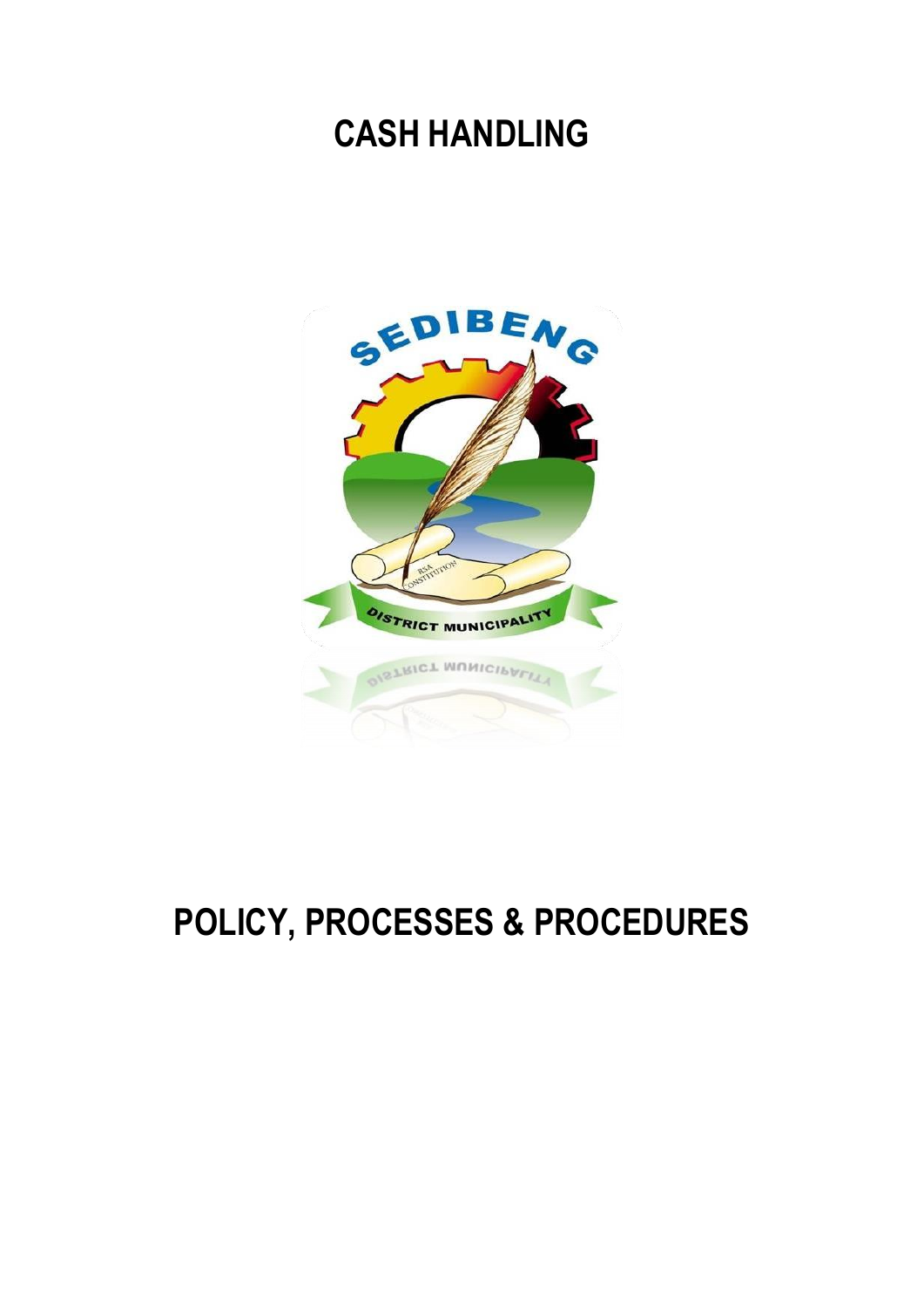# RECOMMENDED

THAT the **Cash Handling Policy** and the contents thereof be tabled at the Mayoral Committee for recommendation for approval by Council.

| <b>Version</b>                                       | Version 4.2022                                                             |       |               |  |
|------------------------------------------------------|----------------------------------------------------------------------------|-------|---------------|--|
| <b>Date</b>                                          | March 2022                                                                 |       |               |  |
| <b>Document Name</b>                                 | <b>Cash Handling Policy and Procedures</b>                                 |       |               |  |
| <b>Reviewed By</b>                                   |                                                                            |       |               |  |
|                                                      | the control of the control of the control of the control of the control of | Date: |               |  |
|                                                      | <b>INTERNAL AUDITOR</b>                                                    |       |               |  |
| <b>Supported By</b>                                  |                                                                            |       |               |  |
|                                                      |                                                                            | Date: |               |  |
| <b>Signature</b>                                     | <b>ACTING CHIEF FINANCIAL OFFICER</b>                                      |       |               |  |
|                                                      | <u> 1989 - Johann Barn, amerikansk politiker (</u>                         | Date: |               |  |
|                                                      | <b>ACTING MUNICIPAL MANAGER</b>                                            |       |               |  |
| Adopted by the<br><b>Mayoral</b><br><b>Committee</b> |                                                                            |       |               |  |
|                                                      |                                                                            | Date: |               |  |
|                                                      | <b>CHAIRPERSON</b>                                                         |       |               |  |
| Approved by the Approved: A1532                      |                                                                            |       | 08 June 2016  |  |
| <b>Council</b>                                       | 1st Review: A1631                                                          |       | 31 May 2017   |  |
|                                                      | 2 <sup>ND</sup> Review A1927                                               |       | 29 March 2019 |  |
|                                                      | 3rd Review A 2124                                                          |       | 26 May 2021   |  |
|                                                      |                                                                            | Date: |               |  |
|                                                      | <b>RESOLUTION</b>                                                          |       |               |  |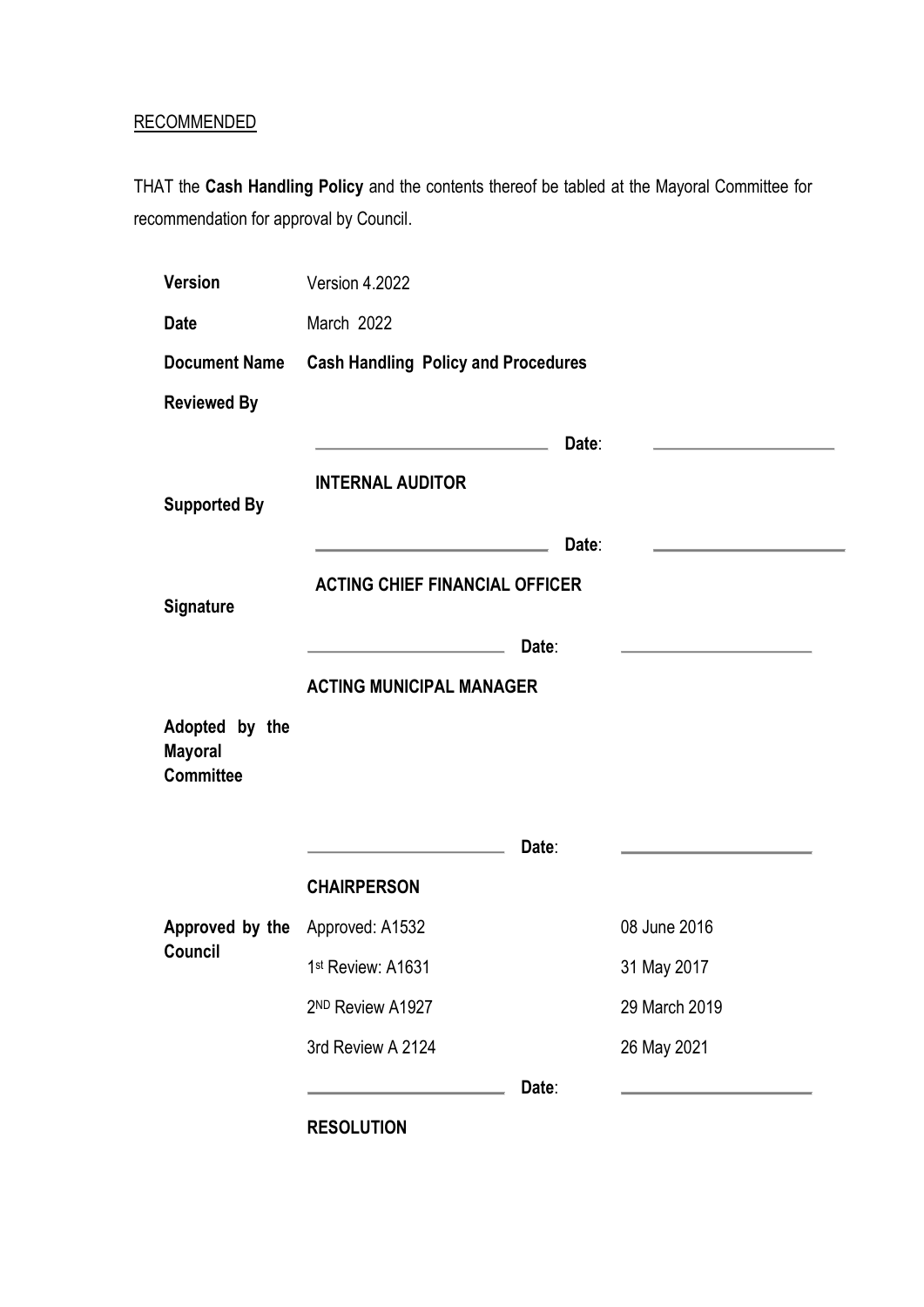#### **Effective date** 01 July 2022

revision April 2023 **Next** date

# **Contents**

| 1. |       |  |
|----|-------|--|
|    | 1.1.  |  |
|    | 1.2   |  |
|    | 1.3   |  |
|    | 1.4   |  |
|    |       |  |
|    | 1.4.2 |  |
| 2. |       |  |
|    | 2.1   |  |
|    | 2.2   |  |
|    | 2.3   |  |
|    | 2.4   |  |
| 3. |       |  |
|    | 3.1   |  |
|    | 3.2   |  |
|    | 3.3   |  |
|    | 3.4   |  |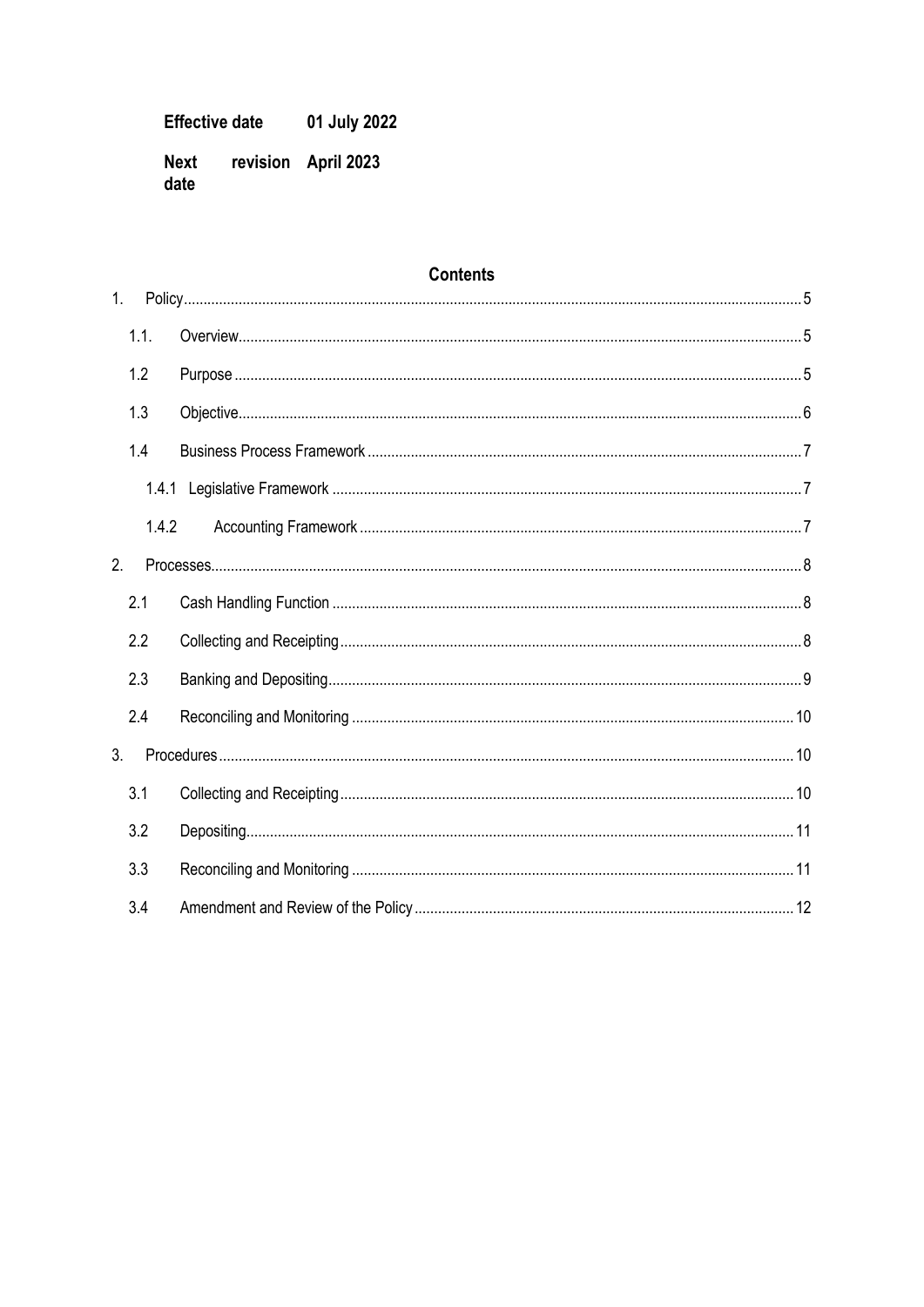<span id="page-3-0"></span>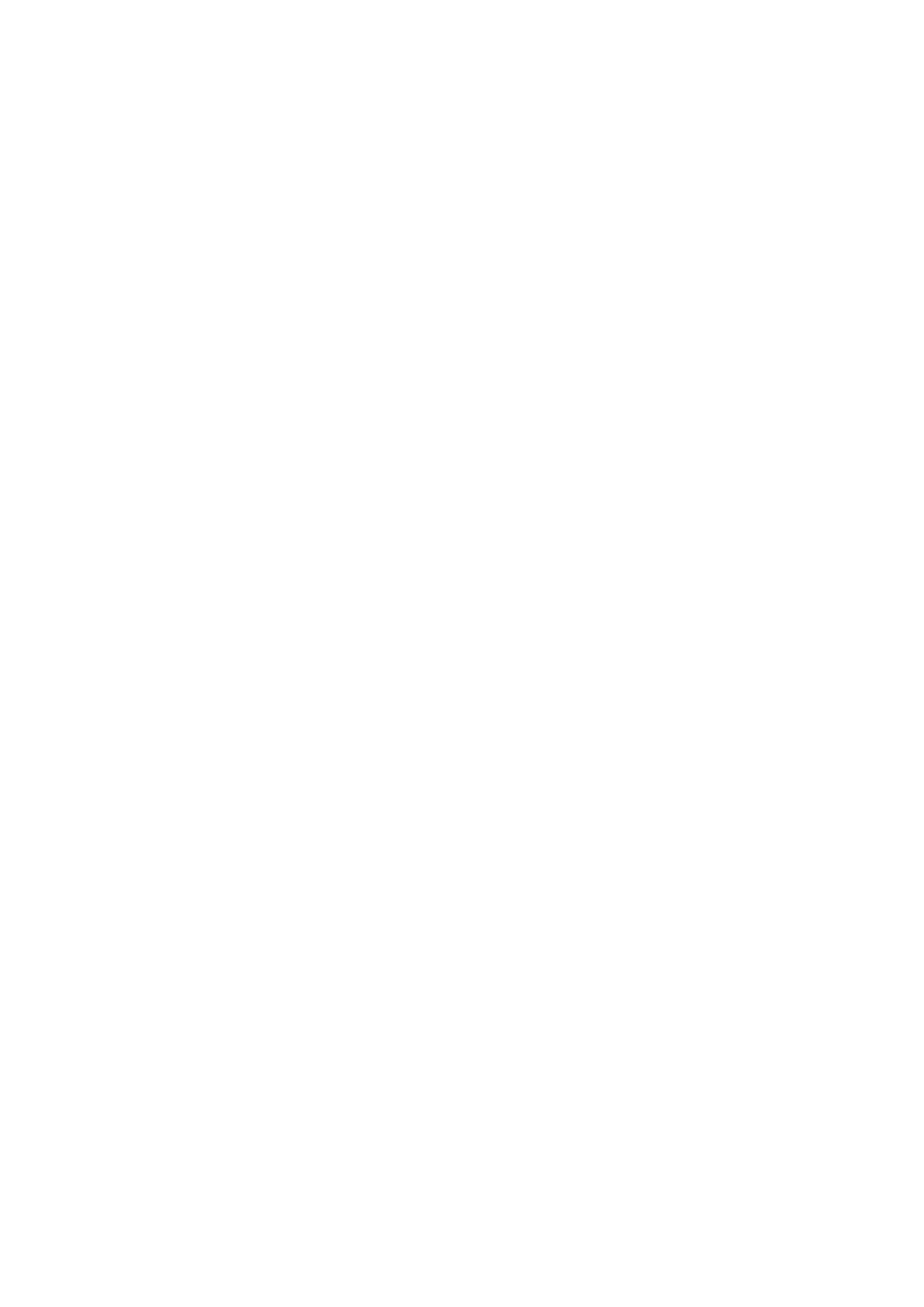#### <span id="page-4-0"></span>**1. Policy**

#### **1.1. Overview**

Sedibeng District Municipality has developed its cash handling policy to include activities at all departments at which municipality business is conducted. This in recognising its:

- i. community orientation; and
- ii. the need for good governance.

The cash handling policy is a transparent and codified internal control system aimed at promoting its core District Objectives to ensure that the limited resources at the disposal of Sedibeng District Municipality will be focussed towards serving the various stakeholders in the pursuit of their interactions with Sedibeng District Municipality both efficiently and congruent to approved budgets and broader financial policies of Sedibeng District Municipality, whilst minimising the temptation of misuse of municipality funds.

"**Cash**" is defined in this context as coin, currency, cheques and credit card transactions but excludes the management of activities funded by staff collected cash, such as social events. The policy is applicable to all Sedibeng District Municipality staff that are entrusted with the receipt, deposit or reconciliation of cash in any form on behalf of the municipality related activities. It seeks to institutes the necessary control measures to facilitate the daily activity of the municipality by providing:

- i. A guideline for all stakeholders as to the what is required for cash based transactions;
- ii. An internal dynamic document detailing the processes required for the efficient discharge of duties for cash handling relative to financial controls necessary to ensure the efficient administration of the Sedibeng District Municipality budgets.

#### <span id="page-4-1"></span>**1.2 Purpose**

The cash handling policy seeks to institutes the necessary control measures to facilitate the daily activity of the municipality by providing:

A guideline for all stakeholders as to the what is required for cash based transactions;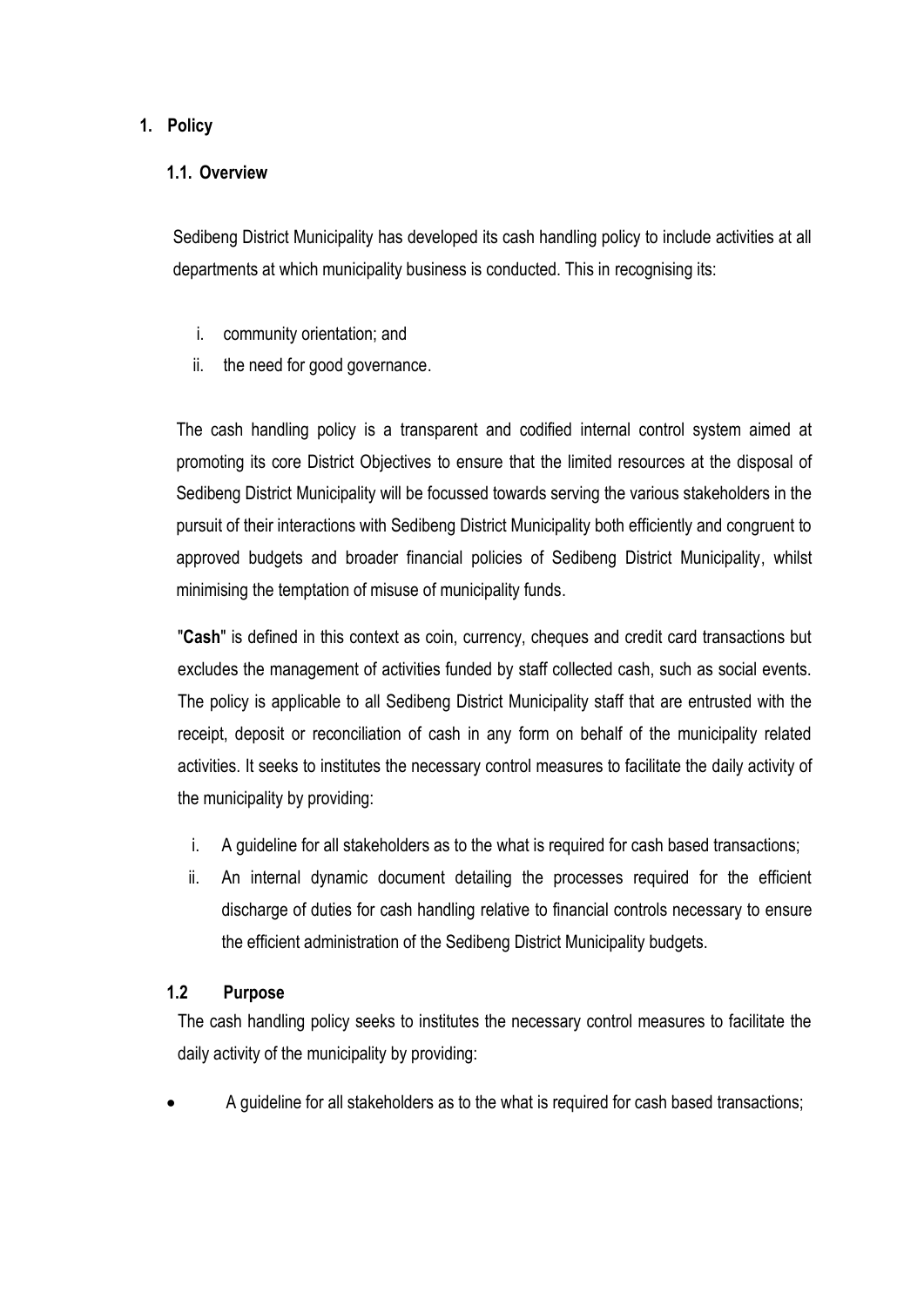An internal dynamic document detailing the processes required for the efficient discharge of duties for cash handling relative to financial controls necessary to ensure the efficient administration of the Sedibeng District Municipality budgets.

It furthermore serves to assist management, employees and all other stakeholders of the Sedibeng District Municipality to implement and maintain consistent, effective and efficient cash handling principles thereby contributing to the early detection and prevention of fraudulent activity.

#### <span id="page-5-0"></span>**1.3 Objective**

To ensure procedures and internal controls are in place to prevent the mishandling of Municipality funds and safeguard and protect employees from inappropriate charges of mishandling funds, by defining their responsibilities in the cash handling process by:

- Infusing business processes into internal control which complies with all legislation and statutory requirements;
- Safeguarding cash resources and optimising cash flow via effective, efficient and economical use of the Sedibeng District Municipality cash resources.
- Driving a culture of accountability over Sedibeng District Municipality's cash by skilling staff and stakeholders alike.
- Verification of the validity of receipts and payments and ensuring that accurate and completeness of recording of receipts and payments occur;
- Provide a means of communication aimed at service delivery for communities, businesses and vendors.
- Instil an awareness of special precautions is required when handling the more exchangeable forms of money, like cash and uncrossed cheques.
- Ensure that staff assigned cash handling responsibilities should be appropriately trained and be aware of relevant policies and procedures.
- Communicate to all staff that any monetary loss as a result of non-compliance with this policy is deemed to be gross negligence and could be cause for disciplinary action.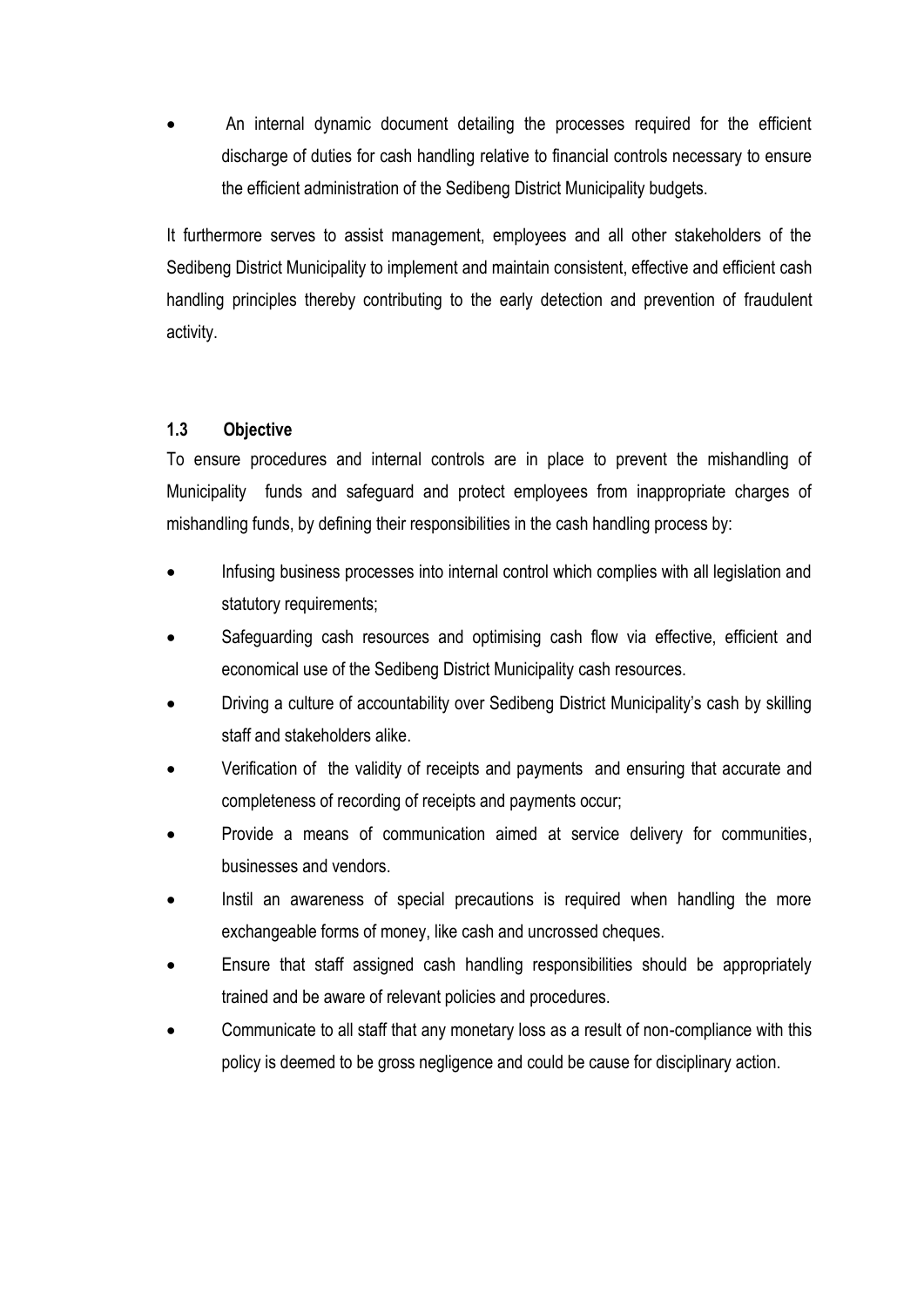#### <span id="page-6-1"></span><span id="page-6-0"></span>**1.4 Business Process Framework**

#### **1.4.1 Legislative Framework**

The *Municipal Systems Act (No. 32 of 2000), Municipal Finance Management Act (No. 56 of 2003),* the *King II Code on Corporate Governance in South Africa (2002)* and other applicable legislation informs and seeks to regulate the functioning of cash handling so as to lead to the early detection of irregular and unauthorised, activity, and allow for reporting thereof in terms of the Code of conduct for Councillors and Municipal Staff Members.

#### <span id="page-6-2"></span>**1.4.2 Accounting Framework**

The responsibility of cash handling lies with the Chief Financial Officer, or delegated official, who has to ensure that reasonable controls exist to support the implementation of policies. In delegating this function to subordinates, it does not alleviate the responsibility of the Chief Financial Officer. The HOD has to ensure all policies and procedures are communicated to and implemented by the responsible individual(s).

#### **1.5 Recommendations**

- This policy, processes and procedures document supersedes all previously issued cash handling policies;
- This policy, processes and procedures document be recognised as providing the framework of operation and internal control mechanisms for all staff members of the municipality charged with the receipting, depositing or reconciliation of cash in any form;
- <span id="page-6-3"></span> This policy document be adopted by the Executive Management and the broader Council of Sedibeng District Municipality as the framework for Accounts Payable.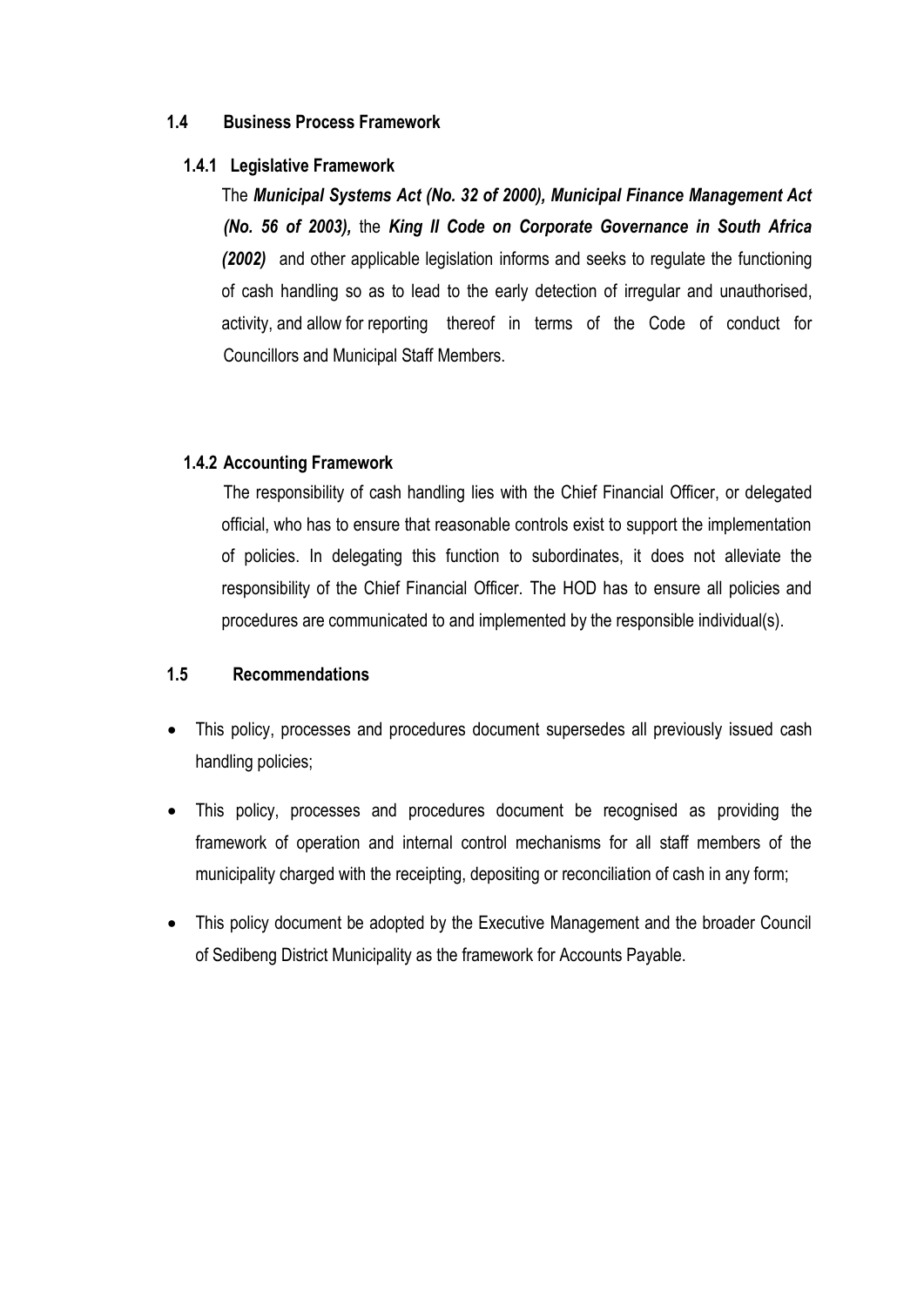#### **2. Processes**

#### <span id="page-7-0"></span>**2.1 Cash Handling Function**

Cash handling is an integral part of revenue collection. Due to the ease of recycle into the commercial arena, any organisation's accounting system needs to implement strict measures of internal control for cash related transactions.

Generally there are a large number of business units in a typical municipality, and in the pursuit of its core function of service delivery, payment for goods and services are a necessary consequence. Sedibeng District Municipality thus has to regulate and streamline receipting, depositing and reconciliation via effective and efficient records and controls that allows for the processing of all cash transactions.

#### **General guidelines on safeguarding**

- Cash must not be sent through the internal mail.
- The cash on hand should be "spot-checked" periodically.
- o Loss control officer/ Security Services must be notified promptly of any losses due to theft. The Internal Audit should be notified if misappropriation by an employee is suspected.
- o If necessary, insurance cover must be obtained, and excesses set on claims.

#### **Cash Handling**

Cash handling is deemed to have the following major functions:

- Collecting and receipting;
- Depositing;
- Reconciling and monitoring.

#### <span id="page-7-1"></span>**2.2 Collecting and Receipting**

The following guidelines are applicable for to all staff charged with the collection and receipting of cash: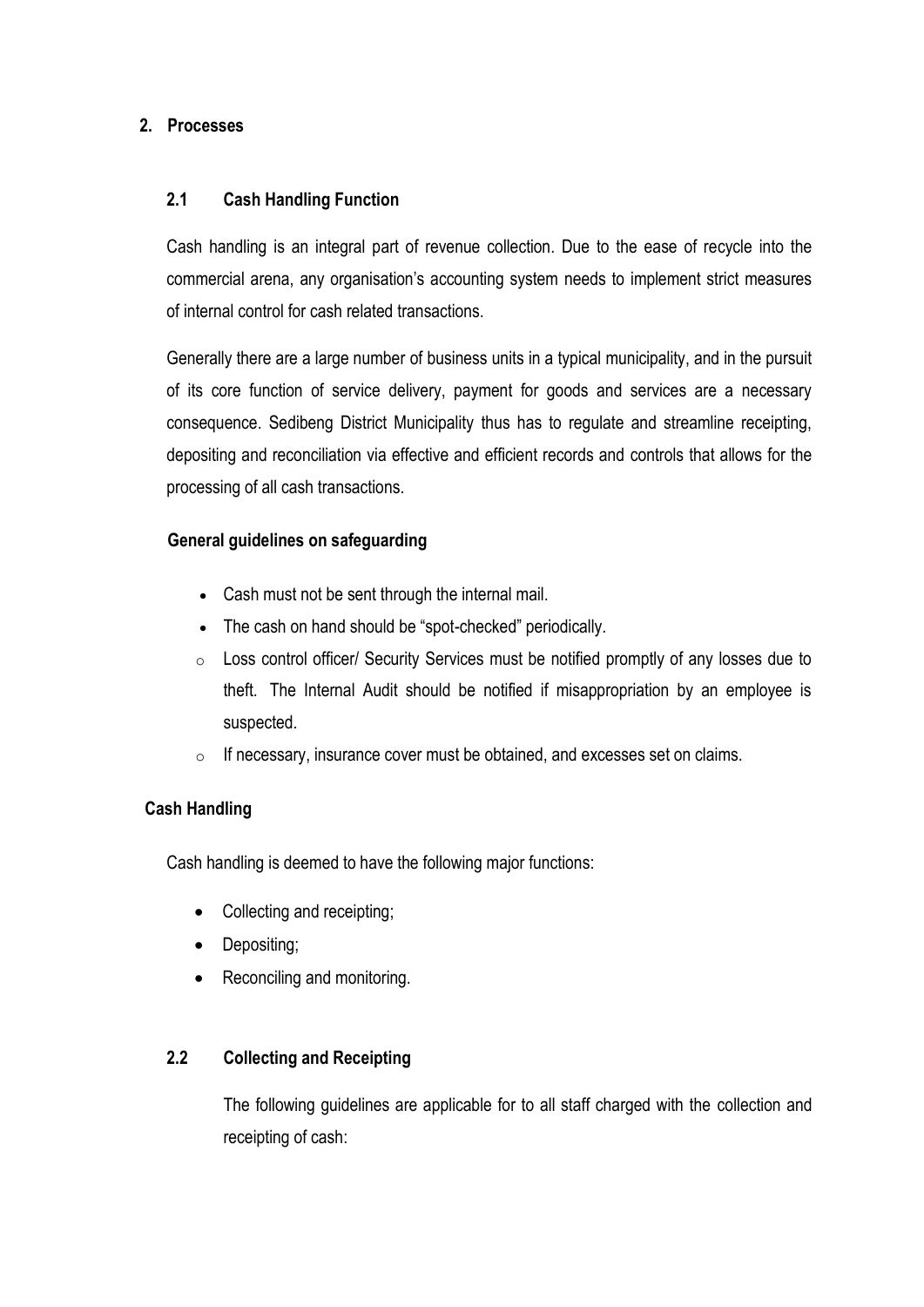- All cash received must be recorded in writing immediately upon receipt thereof in a clearly marked cash register;
- All mail that could contain cash should be opened by a minimum of two people, and the contents thereof recorded in the clearly marked cash register;
- The recipient of the cash, is responsible for the receipting of the cash in the cash register;
- A printed receipt must be issued immediately for cash received. In this regard, an email acknowledgement is acceptable;
- Voided cash receipts should be reviewed on a regular basis;
- Cash must be safeguarded at all times, by ensuring that it is placed in a temporary holding petty cash box with a dual key system as held by mandated officials;
- No payment may be made from the cash received.

# <span id="page-8-0"></span>**2.3 Banking and Depositing**

Cash must be deposited into an authorized Sedibeng District Municipality Account, as designated for the purpose of receiving cash by the Accounting Officer, who is the only designated municipal official who may open a bank account. The bank account utilised will be the primary bank account of the municipality and clearly designated in the name of Sedibeng District Municipality as per MFMA circular 55. Cash handling to deposit timeframes are as follows:

- The amount of cash handled will determine whether cash is deposited daily, weekly or bi-weekly;
- Cash exceeding a pre-determined amount must be deposited within a period of 24 hours of receipt thereof during a normal week;
	- $\circ$  In the event of a public holiday, within 48 hours of receipt thereof:
	- $\circ$  In the event of a weekend within 72 hours between the date of receipt and deposit date.
- All deposit slips are to be pasted into a deposit register, which details the transactions it refers to, the date of deposit etc.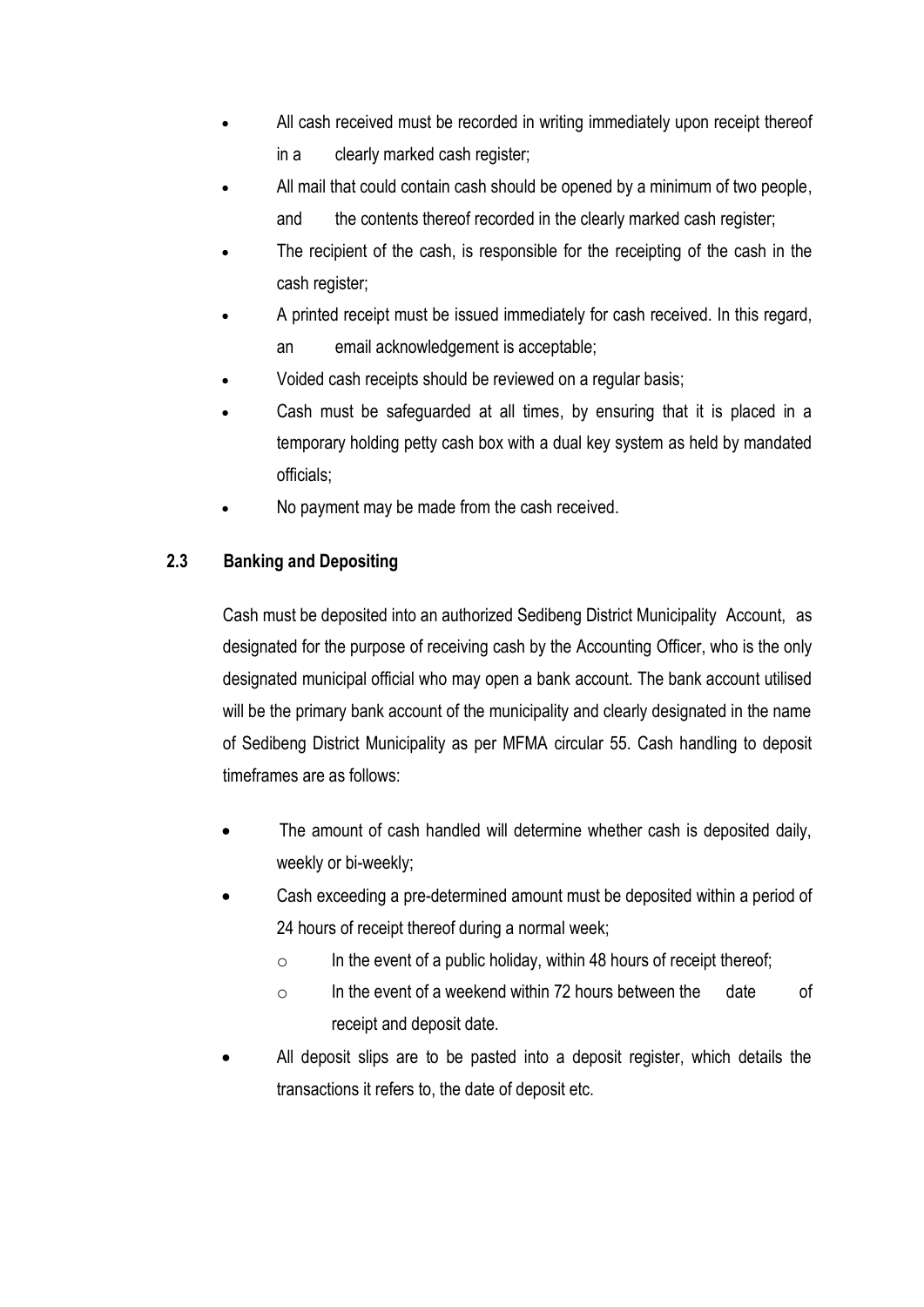# <span id="page-9-0"></span>**2.4 Reconciling and Monitoring**

Early detection of fraudulent activity will be enhanced through adherence to the following:

- Receipts and deposits should be reconciled, at least on a monthly basis.
- Adequate separation of duties must exist for cash collecting, depositing and reconciling. [In smaller departments the handling of cash must be separated from the reconciliation.]
- Voided cash receipts should be reviewed on a regular basis.
- A third party not involved in the cash handling process should authorize and monitor the process at regular intervals.

### <span id="page-9-1"></span>**3. Procedures**

# <span id="page-9-2"></span>**3.1 Collecting and Receipting**

- All cash received must be recorded. Depending on the volume and amount of cash received, this may be done by issuing pre numbered receipts to the customer, or by recording the transaction using any method established or approved by the Manager (e.g. in a book; electronic cash receipting);
- For each receipt at least the date, customer, service/product, amount and cheque number (if relevant) must be recorded;
- Records of cash collections must be kept in a safe place separate from the cash;
- The Manager or delegated person must countersign all void cash receipts or changes to other records;
- Cash collections must be kept in a safe, secure place until they are deposited. Locked cash boxes, desk drawers, filing cabinets and safes all provide varying degrees of security. The amount of cash on hand/collected/received will determine the level of security required;
- Combinations or keys to safes and other cash storage facilities should be restricted to the custodian of the cash and a designated backup.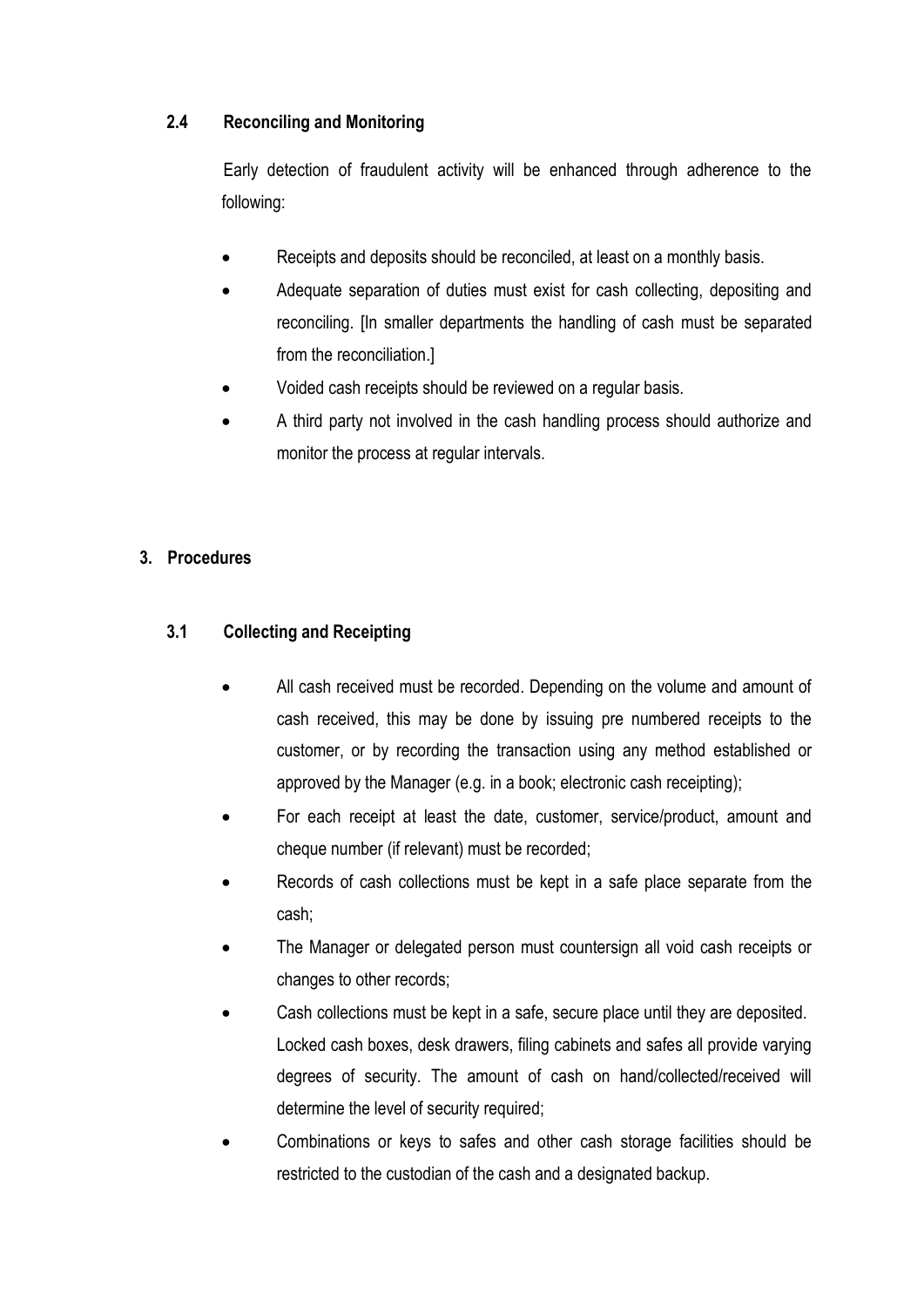# <span id="page-10-0"></span>**3.2 Depositing**

- The amount of cash handled will determine whether cash is deposited daily, weekly or bi-weekly;
- The cash must be counted and the total recorded in the appropriate form;
- The cash counted must be reconciled to the cash collection records before it is deposited. Any discrepancy must be recorded, followed up and resolved, but not delay the depositing of the cash;
- The cash should be taken to the Supervisor/Manager for review and the Supervisor/Manager should sign that he/she agrees with the total cash counted by the Cashier/ Cash Handler;
- The Supervisor/Manager should ensure that cash counted agrees to the deposit slip;
- Adequate security measures should be implemented when transporting cash, even within the municipality grounds;
- The deposit is to be made into the clearly designated Sedibeng District Municipality primary bank account.

# <span id="page-10-1"></span>**3.3 Reconciling and Monitoring**

- The cash collected should be counted and balanced to the cash record at the end of each day;
- In case the cash does not balance, the supervisor should report the matter daily to the Chief Financial Officer or delegated official;
- Appropriate disciplinary action should be introduced against any employee who incurred cash shortages;
- Where relevant, cash should be reconciled prior to handover to another person (e.g. for the next shift or to a backup);
- The person responsible for the reconciliation function must review/check the accuracy of records on a regular basis, including that the totals receipted and deposited agree;
- The cash deposits listed in the monthly financial (fund) reports should be reconciled to the department's records of cash collections;
- Such reconciliation is to be cross referenced with the primary bank account statements;